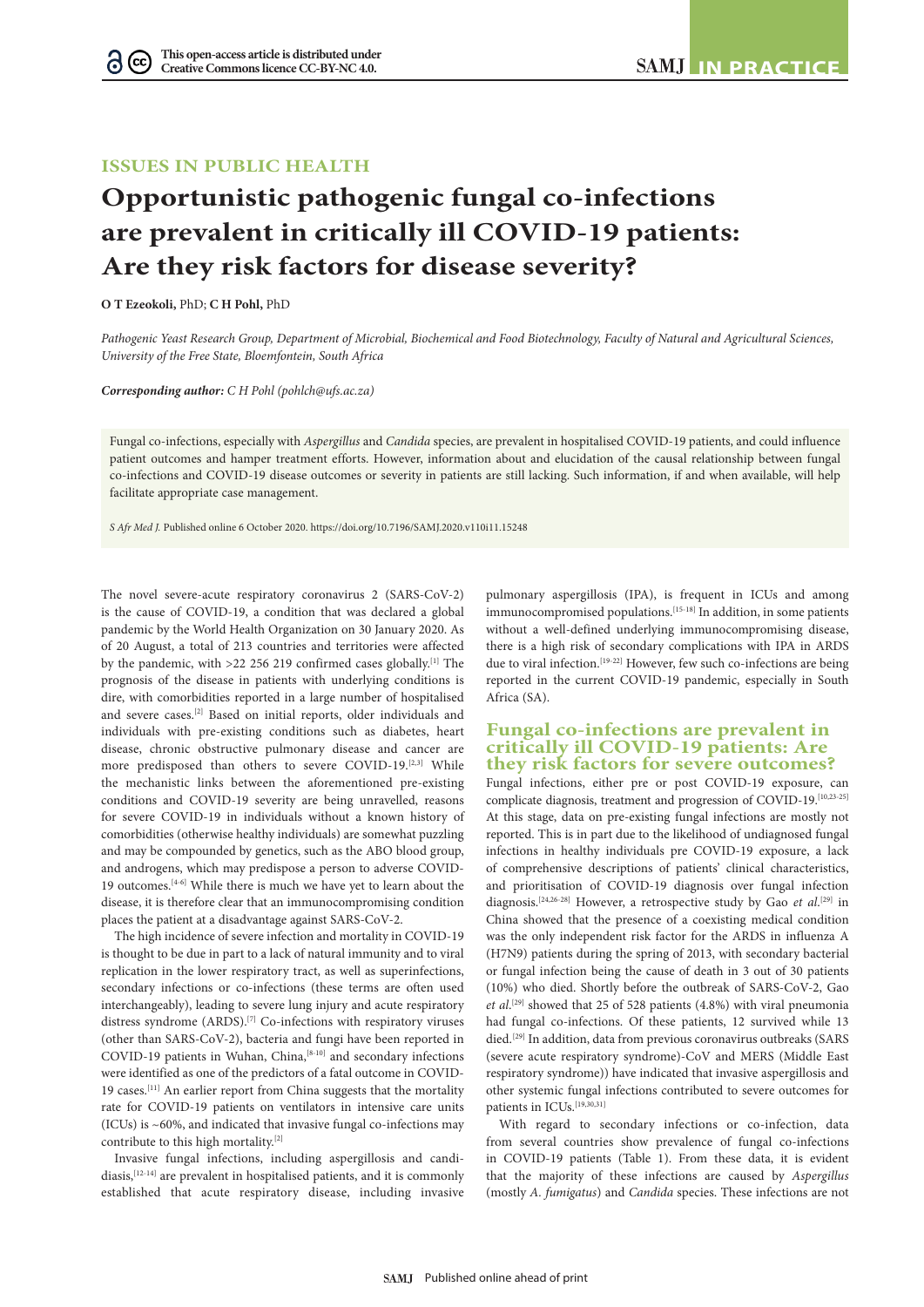|                                            | Table 1. Fungal co-infections reported in hospitalised COVID                                     | -19 patients                         |                                                                       |                                  |                                                                                                                                                                                                                                                                                                                             |
|--------------------------------------------|--------------------------------------------------------------------------------------------------|--------------------------------------|-----------------------------------------------------------------------|----------------------------------|-----------------------------------------------------------------------------------------------------------------------------------------------------------------------------------------------------------------------------------------------------------------------------------------------------------------------------|
|                                            | Study nature/number of                                                                           |                                      |                                                                       | Fungal species                   |                                                                                                                                                                                                                                                                                                                             |
| City, country, reference                   | cases/cohorts                                                                                    | Study period                         | Fungal co-infection, %                                                | identified                       | Treatment/outcomes/notes                                                                                                                                                                                                                                                                                                    |
| Paris, France <sup>[40]</sup>              | immunocompetent man with<br>Case study of a 74-year-old<br>severe COVID-19                       | Mar 2020                             | n/a                                                                   | Aspergillus fumigatus            | Confirmed IPA. Fatal outcome due to severe respiratory failure.                                                                                                                                                                                                                                                             |
| Paris, France <sup>[41]</sup>              | Case study of 27 mechanically Mar<br>ventilated COVID-19 patients<br>in ICU                      | 2020                                 | 33% with putative IPA                                                 | A. fumigatus                     | patients. Testing deep lung specimens for Aspergillus is recommended.<br>Mortality rate did not differ significantly between IPA and non-IPA                                                                                                                                                                                |
| Breda, Netherlands <sup>[42]</sup>         | Case report of 31 ICU-<br>requiring patients                                                     | Feb 2020                             | 19.4% (6/31 patients)<br>with presumed IPA                            | A. fumigatus                     | 3 patients had pre-existing lung diseases. CAPA occurred after a median<br>of 11.5 days post COVID-19 symptom onset at ~5 days after ICU<br>admission. 4 patients (66.7%) died at ~12 ICU days.                                                                                                                             |
| Paris, France <sup>[43]</sup>              | Case series involving 5<br>COVID-19 patients                                                     | 2020<br>Jan <sub>.</sub>             | 20% (1/5 patients)                                                    | A. flavus                        | The single patient with fungal coinfection had multiple organ failure<br>despite antimicrobial treatment for A. flavus and Acinetobacter<br>baumannii secondary infections.                                                                                                                                                 |
| New South Wales, Australia <sup>[44]</sup> | Case report of a 66-year-old<br>woman                                                            | 2020<br>Apr                          | n/a                                                                   | A. fumigatus                     | daily) was administered, with rapid improvement in patient's condition<br>Intravenous voriconazole (6 mg/kg loading followed by 3 mg/kg twice<br>observed within 7 days.                                                                                                                                                    |
| Manaus, Brazil <sup>[45]</sup>             | 71-year-old man who died<br>Postmortem analysis on a<br>due to COVID-19-related<br>complications | XR                                   | n/a                                                                   | A. penicillioides                | to the need for timely diagnosis of IPA during antemortem management<br>Aspergillosis was not considered antemortem, no sputum was collected<br>for fungus culture and no antifungal drugs were used. The study points<br>of COVID-19.                                                                                      |
| Dublin, Ireland <sup>[46]</sup>            | Case study of a 66-year-old-<br>man                                                              | XR                                   | n/a                                                                   | Candida albicans<br>A. fumigatus | hospitalisation (on day 22 of COVID-19 illness). The A. furnigatus isolate<br>was resistant to multiple azoles including voriconazole, itraconazole and<br>Amphotericin B was administered. Patient died on day 14 of<br>posaconazole.                                                                                      |
| Graz, Austria <sup>[13]</sup>              | Case study of a 70-year-old<br>man                                                               | 2020<br>Mar                          | n/a                                                                   | A. fumigatus                     | Patient died despite intravenous treatment with voriconazole alongside<br>from endotracheal aspirates having a voriconazole MIC of 0.125 mg/L.<br>and obesity. IPA was established with an A. fumigatus isolate obtained<br>The patient had several underlying diseases, including type 2 diabetes<br>treatment in the ICU. |
| Netherlands <sup>[47]</sup>                | Case study of an 83-year-old<br>woman                                                            | 2020<br>Mar                          | n/a                                                                   | Pneumocystis jirovecii           | Patient had a history of mild intermittent asthma and ulcerative colitis<br>The patient was treated with trimethoprim-sulfamethoxazole with<br>among other comorbidities but no immunocompromising illness.<br>improvements observed.                                                                                       |
| Wuhan, China <sup>[48]</sup>               | 41 COVID-19 patients                                                                             | outbreak - 2 Jan<br>Onset of<br>2020 | either bacterial or fungal<br>10% (4/41 patients had<br>co-infection) | E                                | 75% of patients with secondary infection had procalcitonin >0.5 ng/mL<br>$(0.69 \text{ ng/mL}, 1.46 \text{ ng/mL} \text{ and } 6.48 \text{ ng/mL}).$                                                                                                                                                                        |
|                                            |                                                                                                  |                                      |                                                                       |                                  | Continued                                                                                                                                                                                                                                                                                                                   |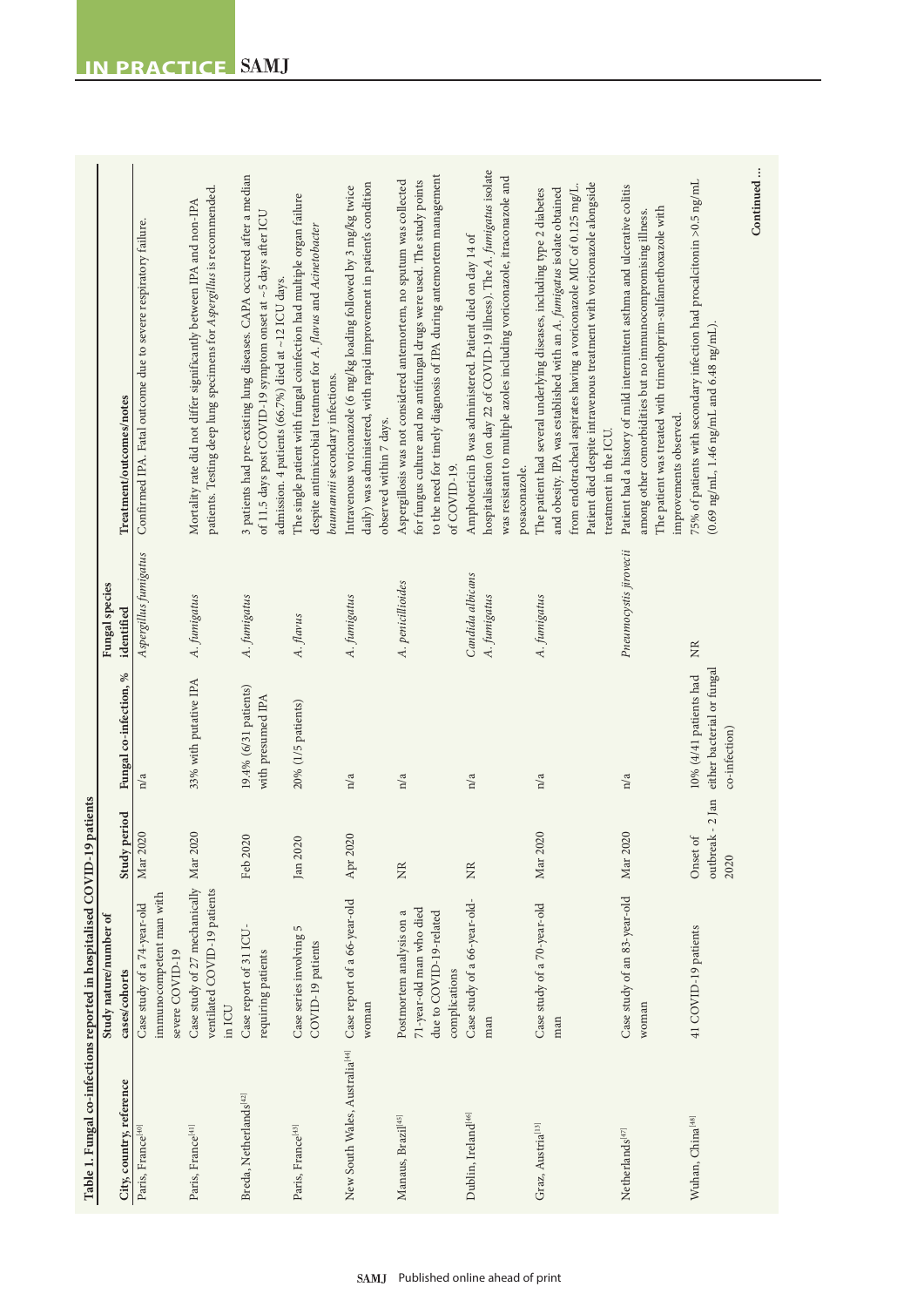|                                  | Table 1. (continued) Fungal co-infections reported in hospitalised COVID-19 patients |                        |                                          |                            |                                                                                                                                                                                                                               |
|----------------------------------|--------------------------------------------------------------------------------------|------------------------|------------------------------------------|----------------------------|-------------------------------------------------------------------------------------------------------------------------------------------------------------------------------------------------------------------------------|
|                                  | Study nature/number of                                                               |                        |                                          | <b>Fungal</b> species      |                                                                                                                                                                                                                               |
| City, country, reference         | cases/cohorts                                                                        | period<br>Study        | Fungal co-infection, %                   | identified                 | Treatment/outcomes/notes                                                                                                                                                                                                      |
| Tehran, Iran <sup>[49]</sup>     | 53 hospitalised COVID-19                                                             | Apr 2020<br>Mar-       | 5% (53/1 059 patients)                   | C. albicans                | 65 fungal isolates with prevalence distribution as follows: 70.7%                                                                                                                                                             |
|                                  | patients with oropharyngeal                                                          |                        |                                          | C. glabrata                | C. albicans, 10.7% C. glabrata, 9.2% C. dubliniensis, 4.6% C. parapsilosis                                                                                                                                                    |
|                                  | candidiasis                                                                          |                        |                                          | C. dubliniensis            | sensu stricto, 3% C. tropicalis and 1.5% C. krusei.                                                                                                                                                                           |
|                                  |                                                                                      |                        |                                          | C. parapsilosis sensu      |                                                                                                                                                                                                                               |
|                                  |                                                                                      |                        |                                          | stricto                    |                                                                                                                                                                                                                               |
|                                  |                                                                                      |                        |                                          | C. tropicalis              |                                                                                                                                                                                                                               |
|                                  |                                                                                      |                        |                                          | C. krusei                  |                                                                                                                                                                                                                               |
| Nanjing, China <sup>[8]</sup>    | Throat swabs from 257                                                                | Jan - Feb 2020         | 23.3% (60/242                            | Candida                    | Proportion of co-infections, including fungal co-infections, highest in                                                                                                                                                       |
|                                  | COVID-19 patients                                                                    |                        | co-infected patients)                    | Cryptococcus               | severe COVID-19 cases.                                                                                                                                                                                                        |
|                                  |                                                                                      |                        |                                          | Aspergillus<br>Mucor       |                                                                                                                                                                                                                               |
| Wuhan, China <sup>[9]</sup>      | 65 patients (of 918 COVID-                                                           | Dec 2019 - Feb         | 11.5% (5/65 patients                     | C. albicans                | The mortality of COVID-19 patients with nosocomial infection was                                                                                                                                                              |
|                                  |                                                                                      |                        |                                          |                            |                                                                                                                                                                                                                               |
|                                  | 19 cases) with nosocomial<br>infection                                               | 2020                   | with identified fungi)                   | Mucor                      | 15.4%, significantly higher than that of COVID-19 patients without<br>nosocomial infections.                                                                                                                                  |
| London, UK<br>[50]               | 836 COVID-19 patients                                                                | Feb - April            | 10/14 respiratory                        | Candida                    | 3 patients requiring critical care admission developed hospital-acquired                                                                                                                                                      |
|                                  |                                                                                      | 2020                   | cultures with CA/                        | Aspergillus                | C. albicans candidaemia. No evidence of concomitant fungal and                                                                                                                                                                |
|                                  |                                                                                      |                        | HCAI Candida spp.                        |                            | bacterial infection in the early phase of COVID-19. Frequency of                                                                                                                                                              |
|                                  |                                                                                      |                        | and 1/2 with CA/HCAI                     |                            | microbial co-infection was low.                                                                                                                                                                                               |
|                                  |                                                                                      |                        | Aspergillus spp.                         |                            |                                                                                                                                                                                                                               |
| Wuhan, China<br>[51]             | 221 COVID-19 patients                                                                | Jan - Feb 2020         | 3.2% (7/221 patients)                    | $\rm \stackrel{NR}{\geq}$  | 6 of the 7 patients with fungal co-infections had severe COVID-19.<br>4 of the 6 died in the ICU.                                                                                                                             |
| Wuhan, China<br>[52]             | 21 COVID-19 patients                                                                 | Dec 2019 - Jan         | 27% secondary                            | NR                         | Secondary bacterial and fungal infection was particularly observed in                                                                                                                                                         |
|                                  |                                                                                      | 2020                   | (bacterial and fungal)<br>infection      |                            | severe cases.                                                                                                                                                                                                                 |
| Wuhan, China<br>[53]             | 99 COVID-19 patients                                                                 | Onset of               | $4\%$ (4/99 patients)                    | A. fumigatus               | Of the 4 patients with fungal infection, 1 case was infections with                                                                                                                                                           |
|                                  |                                                                                      | outbreak - Jan<br>2020 |                                          | C. glabrata<br>C. albicans | A. fumigatus and C. glabrata and the rest were C. albicans.                                                                                                                                                                   |
| Wuhan, China<br>[54]             | 13 COVID-19 patients                                                                 | Jan - Feb 2020         | 69% (9/13 patients)                      | XR                         | Of the 9 patients with fungal infection, 6 (66.7%) did not survive.                                                                                                                                                           |
|                                  | hospitalised with                                                                    |                        | fungal coinfections                      |                            | No report on antifungal administration.                                                                                                                                                                                       |
|                                  | haematological cancers                                                               |                        |                                          |                            |                                                                                                                                                                                                                               |
| Cologne, Germany <sup>[20]</sup> | 19 consecutive critically ill<br>patients with moderate to                           | Apr 2020<br>Mar-       | 5/19 patients had CAPA A. fumigatus      |                            | Antifungals voriconazole, caspofungin or isavuconazole were<br>administered. 3 of the 5 patients died.                                                                                                                        |
|                                  | severe ARDS                                                                          |                        |                                          |                            |                                                                                                                                                                                                                               |
| Wuhan, China<br>[55]             | 85 fatal cases of COVID-19                                                           | eb 2020<br>Jan - Fe    | $33.3\%$ $(3/9$ patients)                | XR                         | Antifungals such as caspofungin (2.4% of patients), voriconazole (9.4%)                                                                                                                                                       |
|                                  |                                                                                      |                        | with fungi detected in<br>sputum culture |                            | and fluconazole (3.5%) were administered.                                                                                                                                                                                     |
|                                  |                                                                                      |                        |                                          |                            | n/a = not applicable; IPA = invasive pulmonary aspergillosis; ICU = intensive care unit; CAPA = COVID-19-associated pulmonary aspergillosis; NR = not reported; MIC = minimum inhibitory concentration; CA = community acquir |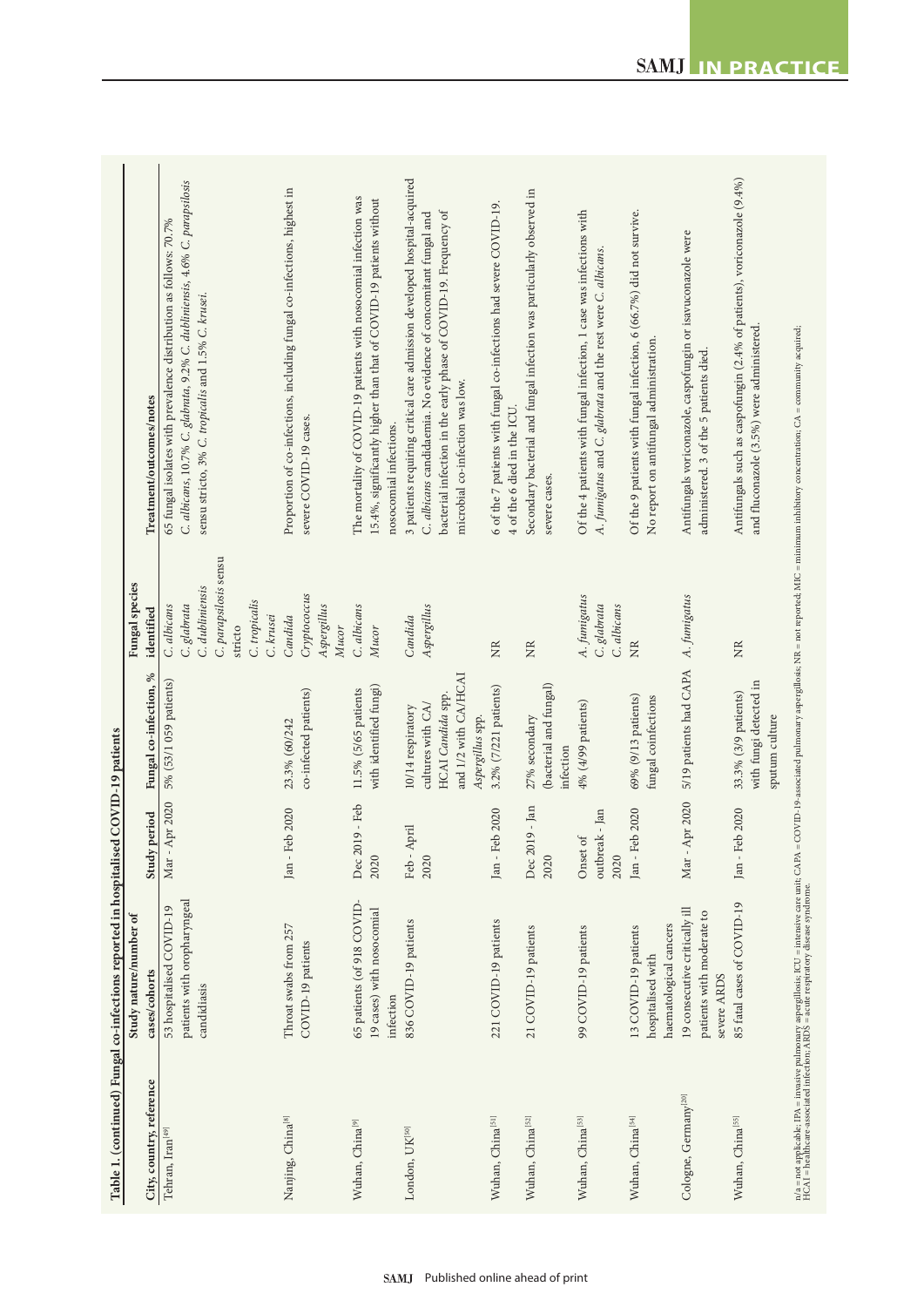COVID-19 exclusive, but are often observed in patients admitted to ICUs.[32] This finding complicates establishment of a causal relationship between fungal co-infection and COVID-19 disease severity, as there may be underlying conditions that predispose a patient to both infections. Interestingly, Zuo *et al*. [33] reported that the gastrointestinal mycobiomes of hospitalised COVID-19 patients were more heterogeneous, more enriched for *C. albicans* and contained higher levels of *C. auris* and *A. flavus* compared with controls, even after resolution of symptoms. This finding highlights the question whether fungal colonisation contributes to or results from SARS-CoV-2 infection**.**

## **An SA perspective**

Studies conducted before the current COVID-19 pandemic showed that fungal infections are highly prevalent in the SA population, partly owing to the high incidence of HIV.<sup>[34-36]</sup> It was observed that the *Candida* carrier rate is higher in the SA population than elsewhere and that HIV-positive patients carry more and a greater variety of pathogenic yeasts compared with HIV-negative subjects.[35,36] Similarly, cryptococcal meningitis, caused by *Cryptococcus neoformans* species complex, is one of the leading causes of HIV-related deaths in SA, with >135 900 deaths estimated for sub-Saharan Africa in 2014.[34,35,37] Other fungal infections, including invasive aspergillosis, *Pneumocystis* pneumonia and endemic mycoses, are also prevalent in SA.[34] Given the high prevalence of HIV/AIDS in SA as well as the high number of persons undergoing immunosuppressive therapies for other illnesses, co-infections with opportunistic fungal species may be affecting the current COVID-19 disease statistics in SA. Unfortunately, information on microbial co-infections in COVID-19 patients is lacking in currently published epidemiological and clinical reports on COVID-19 patients in SA.[38,39] The extent and contribution of such fungal co-infections (either pre-existing or nosocomial) on COVID-19 patient outcomes in SA are therefore unclear. In time, meta-analyses of case reports from COVID-19 patients may help provide such answers. However, this requires that patients' histories, disease characteristics and prognosis must be well documented and accessible for meta-analyses, both globally and in SA. Such information is vital for the full appreciation of factors contributing to the current COVID-19 statistics in SA.

### **Declaration.** None.

### **Acknowledgements.** None.

**Author contributions.** OTE wrote the initial draft of the manuscript. CHP conceptualised the article, added recently published information and edited the manuscript.

**Funding.** The work was financially supported by the National Research Foundation (NRF). CHP holds an NRF SARChI Research Chair in Pathogenic Yeasts (grant no. 115566).

**Conflicts of interest.** None.

- 1. World Health Organization. WHO Coronavirus Disease (COVID-19) Dashboard 2020. [https://](https://covid19.who.int/) [covid19.who.int/](https://covid19.who.int/) (accessed 20 August 2020). 2. Zhou F, Yu T, Du R, et al. Clinical course and risk factors for mortality of adult inpatients with
- COVID-19 in Wuhan, China: A retrospective cohort study. Lancet 2020;395(10299):1054-1062. [https://doi.org/10.1016/S0140-6736\(20\)30566-3](https://doi.org/10.1016/S0140-6736(20)30566-3)
- 3. Erener S. Diabetes, infection risk and COVID-19. Mol Metab 2020;34:101044. [https://doi.](https://doi.org/10.1016/j.molmet.2020.101044) [org/10.1016/j.molmet.2020.101044](https://doi.org/10.1016/j.molmet.2020.101044)
- 4. Williams FM, Freydin M, Mangino M, et al. Self-reported symptoms of covid-19 including symptoms most predictive of SARS-CoV-2 infection, are heritable. MedRxiv 2020 (epub 27 April 2020). [https://](https://doi.org/10.1101/2020.04.22.20072124) [doi.org/10.1101/2020.04.22.20072124](https://doi.org/10.1101/2020.04.22.20072124)
- 5. Goren A, Vaño-Galván S, Wambier CG, et al. A preliminary observation: Male pattern hair loss among hospitalized COVID-19 patients in Spain a potential clue to the role of androgens in COVID-19 hospitalized COVID‐19 patients in Spain – a potential clue to the role of androgens in COVID‐19 severity. J Cosmet Dermatol 2020;19(7):1545-1547. <https://doi.org/10.1111/jocd.13443>
- 6. Ellinghaus D, Degenhardt F, Bujanda L, et al. The ABO blood group locus and a chromosome 3 gene cluster associate with SARS-CoV-2 respiratory failure in an Italian-Spanish genome-wide association analysis. MedRxiv 2020 (epub 2 June 2020).<https://doi.org/10.1101/2020.05.31.20114991>
- 7. Kwon WJ, Zheng M, Kaur H, Magbual N, Dalai S. Superinfections and coinfections in COVID-19 separating the signal from the noise. Medpage Today, 28 April 2020. [https://www.medpagetoday.com/](https://www.medpagetoday.com/infectiousdisease/covid19/86192) [infectiousdisease/covid19/86192](https://www.medpagetoday.com/infectiousdisease/covid19/86192) (accessed 21 June 2020).
- 8. Zhu X, Ge Y, Wu T, et al. Co-infection with respiratory pathogens among COVID-2019 cases. Virus Res 2020;285:198005. <https://doi.org/10.1016/j.virusres.2020.198005>
- 9. He Y, Li W, Wang Z, Chen H, Tian L, Liu D. Nosocomial infection among patients with COVID-19: A retrospective data analysis of 918 cases from a single center in Wuhan, China. Infect Control Hosp Epidemiol 2020;41(8):982-983. <https://doi.org/10.1017/ice.2020.126> 10. Chaung J, Chan D, Pada S, Tambyah PA. Coinfection with COVID‐19 and coronavirus HKU1 – the
- critical need for repeat testing if clinically indicated. J Med Virol 2020;92(10):1785-1786. [https://doi.](https://doi.org/10.1002/jmv.25890) [org/10.1002/jmv.25890](https://doi.org/10.1002/jmv.25890)
- 11. Ruan Q, Yang K, Wang W, Jiang L, Song J. Clinical predictors of mortality due to COVID-19 based on an analysis of data of 150 patients from Wuhan, China. Intensive Care Med 2020;46(5):846-848. <https://doi.org/10.1007/s00134-020-05991-x>
- 12. Terraneo S, Ferrer M, Torres A. Candida spp in the respiratory tract. A real causality with worse outcomes or just a marker of severity? ICU Manage Pract 2016;16(3):158-160.
- 13. Pratters J, Valentin T, Hoenigl M, Reisinger AC, Eller P. Invasive pulmonary aspergillosis complicating COVID-19 in the ICU – a case report. Med Mycol Case Rep 2020 (epub 11 May 2020). [https://doi.](https://doi.org/10.1016/j.mmcr.2020.05.001) ncr.2020.05.001
- 14. Pendleton KM, Huffnagle GB, Dickson RP. The significance of Candida in the human respiratory tract: Our evolving understanding. Pathog Dis 2017;75(3):ftx029. <https://doi.org/10.1093/femspd/ftx029>
- 15. Zhou P, Liu Z, Chen Y, Xiao Y, Huang X, Fan X-G. Bacterial and fungal infections in COVID-19 patients: A matter of concern. Infect Control Hosp Epidemiol 2020;41(9):1124-1125. [https://doi.](https://doi.org/10.1017/ice.2020.156) [org/10.1017/ice.2020.156](https://doi.org/10.1017/ice.2020.156)
- 16. Rutsaert L, Steinfort N, van Hunsel T, et al. COVID-19-associated invasive pulm Ann Intensive Care 2020;10(1):1-4. <https://doi.org/10.1186/s13613-020-00686-4>
- 17. Mohamed A, Rogers TR, Talento AF. COVID-19 associated invasive pulmonary aspergillosis: Diagnostic and therapeutic challenges. J Fungi 2020;6(3):115.<https://doi.org/10.3390/jof6030115> 18. Alp E, Voss A. Ventilator associated pneumonia and infection control. Ann Clin Microbiol Antimicrob
- 2006;5(1):7. <https://doi.org/10.1186/1476-0711-5-7>
- 19. Schauwvlieghe AF, Rijnders BJ, Philips N, et al. Invasive aspergillosis in patients admitted to the intensive care unit with severe influenza: A retrospective cohort study. Lancet Respir Med 2018;6(10):782-792. [https://doi.org/10.1016/S2213-2600\(18\)30274-1](https://doi.org/10.1016/S2213-2600(18)30274-1)
- 20. Koehler P, Cornely OA, Böttiger BW, et al. COVID-19 associated pulmonary aspergillosis. Mycoses 2020;63(6):528-534. <https://doi.org/10.1111/myc.13096> 21. Koehler P, Bassetti M, Kochanek M, Shimabukuro-Vornhagen A, Cornely OA. Intensive care
- management of influenza-associated pulmonary aspergillosis. Clin Microbiol Infect 2019;25(12):1501- 1509. <https://doi.org/10.1016/j.cmi.2019.04.031>
- 22. Buil JB, Meijer EF, Denning DW, Verweij PE, Meis JF. Burden of serious fungal infections in the
- Netherlands. Mycoses 2020;63(6):625-631.<https://doi.org/10.1111/myc.13089> 23. Kim D, Quinn J, Pinsky B, Shah NH, Brown I. Rates of co-infection between SARS-CoV-2 and other respiratory pathogens. JAMA 2020;323(20):2085-2086. <https://doi.org/10.1001/jama.2020.6266> 24. Gangneux J-P, Bougnoux M-E, Dannaoui E, Cornet M, Ralph ZJ. Invasive fungal diseases during
- COVID-19: We should be prepared. J Mycol Med 2020;30(2):100971. [https://doi.org/10.1016%2Fj.](https://doi.org/10.1016%2Fj.mycmed.2020.100971) [mycmed.2020.100971](https://doi.org/10.1016%2Fj.mycmed.2020.100971)
- 25. Ding Q, Lu P, Fan Y, Xia Y, Liu M. The clinical characteristics of pneumonia patients coinfected with 2019 novel coronavirus and influenza virus in Wuhan, China. J Med Virol 2020;92(9):1549-1555.
- <https://doi.org/10.1002/jmv.25781> 26. Verweij PE, Gangneux J-P, Bassetti M, et al. Diagnosing COVID-19-associated pulmonary aspergillosis. Lancet 2020;1(2):E53-E55. [https://doi.org/10.1016/S2666-5247\(20\)30027-6](https://doi.org/10.1016/S2666-5247(20)30027-6)
- 27. NHS. Prioritisation/deferral of pathology laboratory work (in light of SARSCoV-2 (COVID19) epidemic). 2020. [https://www.rcpath.org/uploads/assets/f5123842-950f-49c5-bf69ed866a7ca3da/](https://www.rcpath.org/uploads/assets/f5123842-950f-49c5-bf69ed866a7ca3da/Prioritisation-deferral-of-pathology-laboratory-work.pdf) [Prioritisation-deferral-of-pathology-laboratory-work.pdf](https://www.rcpath.org/uploads/assets/f5123842-950f-49c5-bf69ed866a7ca3da/Prioritisation-deferral-of-pathology-laboratory-work.pdf) (accessed 18 August 2020).
- 28. Govender NP. Why we should take fungal infections more seriously. National Institute for Communicable Diseases, 4 October 2018. [https://www.nicd.ac.za/we-should-take-fungal-infections](https://www.nicd.ac.za/we-should-take-fungal-infections-more-seriously-heres-why/)[more-seriously-heres-why/](https://www.nicd.ac.za/we-should-take-fungal-infections-more-seriously-heres-why/) (accessed 30 June 2020).
- 29. Gao H-N, Lu H-Z, Cao B, et al. Clinical findings in 111 cases of influenza A (H7N9) virus infection. N
- Engl J Med 2013;368(24):2277-2285. <https://doi.org/10.1056/NEJMoa1305584><br>30. Hwang DM, Chamberlain DW, Poutanen SM, Low DE, Asa SL, Butany J. Pulmonary pathology of<br>severe acute respiratory syndrome in Toronto. Mod Pathol [modpathol.3800247](https://doi.org/10.1038/modpathol.3800247)
- 31. Ahmadi A, Ardehali SH, Beigmohammadi MT, et al. Invasive candidiasis in intensive care unit: Consensus statement from an Iranian panel of experts, July 2013. JRSM Open 2014;5(3):1-10. [https://](https://doi.org/10.1177/2042533313517689) [doi.org/10.1177/2042533313517689](https://doi.org/10.1177/2042533313517689)
- 32. Bassetti M, Garnacho-Montero J, Calandra T, et al. Intensive care medicine research agenda on invasive fungal infection in critically ill patients. Intensive Care Med 2017;43(9):1225-1238. [https://](https://doi.org/10.1007/s00134-017-4731-2) [doi.org/10.1007/s00134-017-4731-2](https://doi.org/10.1007/s00134-017-4731-2)
- 33. Zuo T, Zhan H, Zhang F, et al. Alterations in fecal fungal microbiome of patients with COVID-19 during time of hospitalization until discharge. Gastroenterology 2020 (epub 26 June 2020). [https://doi.](https://doi.org/10.1053/j.gastro.2020.06.048) [org/10.1053/j.gastro.2020.06.048](https://doi.org/10.1053/j.gastro.2020.06.048)
- 34. Schwartz IS, Boyles TH, Kenyon CR, Hoving JC, Brown GD, Denning DW. The estimated burden of fungal disease in South Africa. S Afr Med J 2019;109(11):885-892. [https://doi.org/10.7196/SAMJ.2019.](https://doi.org/10.7196/SAMJ.2019.v109i11.13718) [v109i11.13718](https://doi.org/10.7196/SAMJ.2019.v109i11.13718)
- 35. Rajasingham R, Smith RM, Park BJ, et al. Global burden of disease of HIV-associated cryptococcal meningitis: An updated analysis. Lancet Infect Dis 2017;17(8):873-881. [https://doi.org/10.1016/S1473-](https://doi.org/10.1016/S1473-3099(17)30243-8) [3099\(17\)30243-8](https://doi.org/10.1016/S1473-3099(17)30243-8)
- 36. Patel M, Shackleton JT, Coogan MM. Effect of antifungal treatment on the prevalence of yeasts in<br>HIV-infected subjects. JMed Microbiol 2006;55(9):1279-1284.<https://doi.org/10.1099/jmm.0.46588-0><br>37. National Institute
- on diagnosis of advanced HIV disease, cryptococcal antigenaemia and cryptococcal meningitis in South Africa. 15 June 2020. [https://www.nicd.ac.za/wp-content/uploads/2020/06/COVIDImpact\\_](https://www.nicd.ac.za/wp-content/uploads/2020/06/COVIDImpact_CryptoScreening_2020-06_15-002.pdf)
- [CryptoScreening\\_2020-06\\_15-002.pdf](https://www.nicd.ac.za/wp-content/uploads/2020/06/COVIDImpact_CryptoScreening_2020-06_15-002.pdf) (accessed 20 August 2020). 38. Zamparini J, Venturas J, Shaddock E, et al. Clinical characteristics of the first 100 COVID-19 patients admitted to a tertiary hospital in Johannesburg, South Africa. Wits J Clin Med 2020;2(2):105-114. <https://doi.org/10.18772/26180197.2020.v2n2a1>
- 39. National Institute for Communicable Diseases. COVID-19 surveilance reports. 2020. [https://www.](https://www.nicd.ac.za/diseases-a-z-index/covid-19/surveillance-reports/) [nicd.ac.za/diseases-a-z-index/covid-19/surveillance-reports/](https://www.nicd.ac.za/diseases-a-z-index/covid-19/surveillance-reports/) (accessed 20 August 2020).
- 40. Blaize M, Mayaux J, Nabet C, et al. Fatal invasive aspergillosis and coronavirus disease in an immunocompetent patient. Emerg Infect Dis 2020;26(7):1636-1637. [https://doi.org/10.3201/](https://doi.org/10.3201/eid2607.201603) [eid2607.201603](https://doi.org/10.3201/eid2607.201603)
- 41. Alanio A, Delliere S, Fodil S, Bretagne S, Megarbane B. High prevalence of putative invasive pulmonary aspergillosis in critically ill COVID-19 patients. Lancet Respir Med 2020;8(6):e48-e49. [https://doi.](https://doi.org/10.1016/S2213-2600(20)30237-X) [org/10.1016/S2213-2600\(20\)30237-X](https://doi.org/10.1016/S2213-2600(20)30237-X)